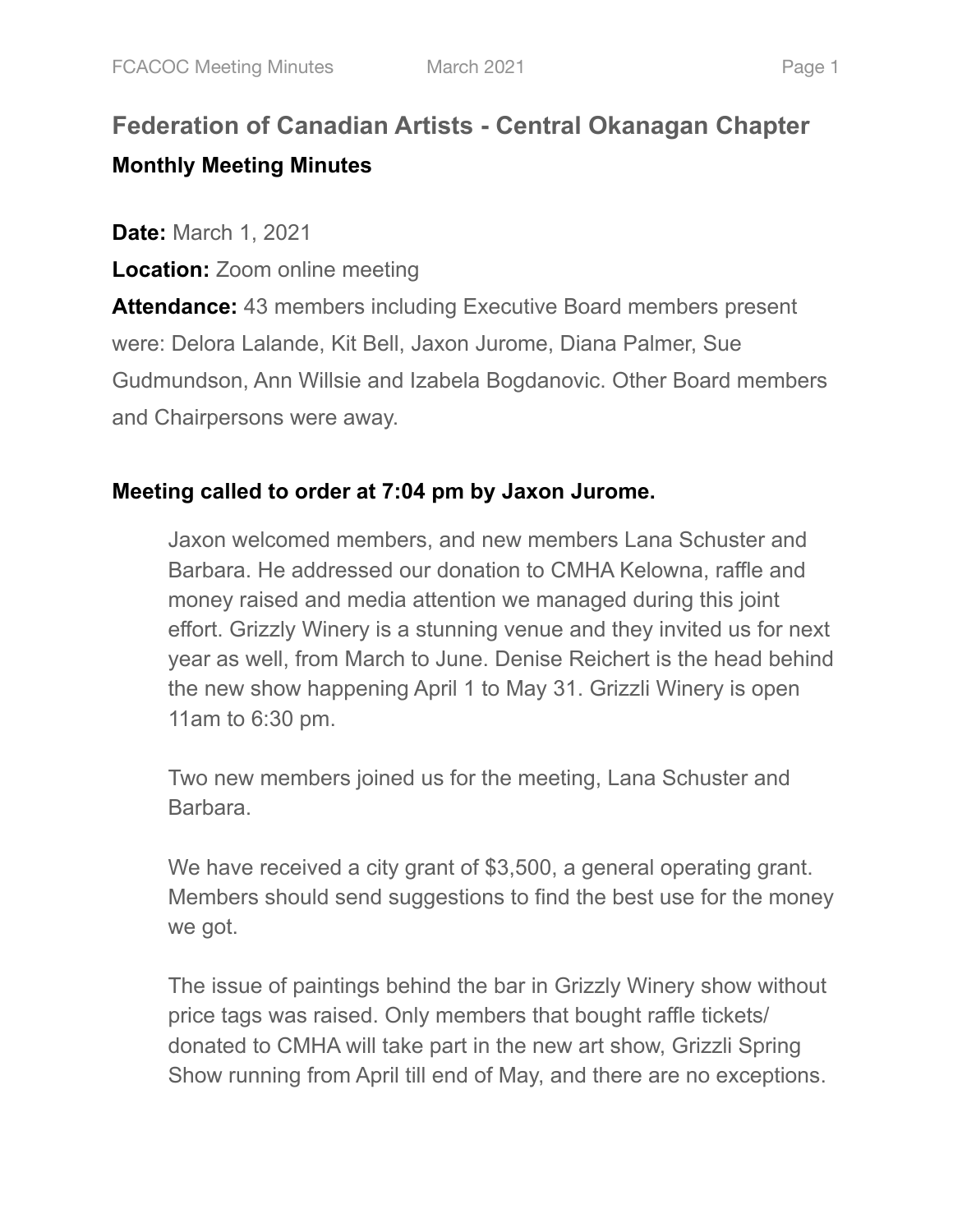#### **Treasurer Report from Delora Lalande**

Delora paid for storage, Almost Spring Gallery awards, business licence. We spent \$2,800 this month and since show entries were in January there was almost no income this month. Our balance currently is \$ 12,234.23 Grant was not yet received in mail as well as donations that Vancouver s processing for us.

#### **Membership Report from Kit Bell**

Membership currently sits at 157 members.

- 30 members have not renewed their membership
- Colleen Dyson reported 622 subscribers to newsletter

## **Report from Sue Gudmundson**

Announced the next months speaker, Susie Cipolla SFCA will be doing a demonstration on one way to start a painting, and the following month we will have a Charlie Easton demo. Send your suggestions.

## **OASIS 2020 Report from Diana Palmer**

OASIS 2021 submission deadline is May 16, art drop off will be on June 20 and show starts on June 26, 2021. There will be no symposium this year.

## **Workshop report from Anne Willsie**

There are no workshops at the moment.

## **Marketing report from Izabela Bogdanovic**

Produced ads and currently advertising Almost Spring Gallery show in social media and posted on all local events pages available.